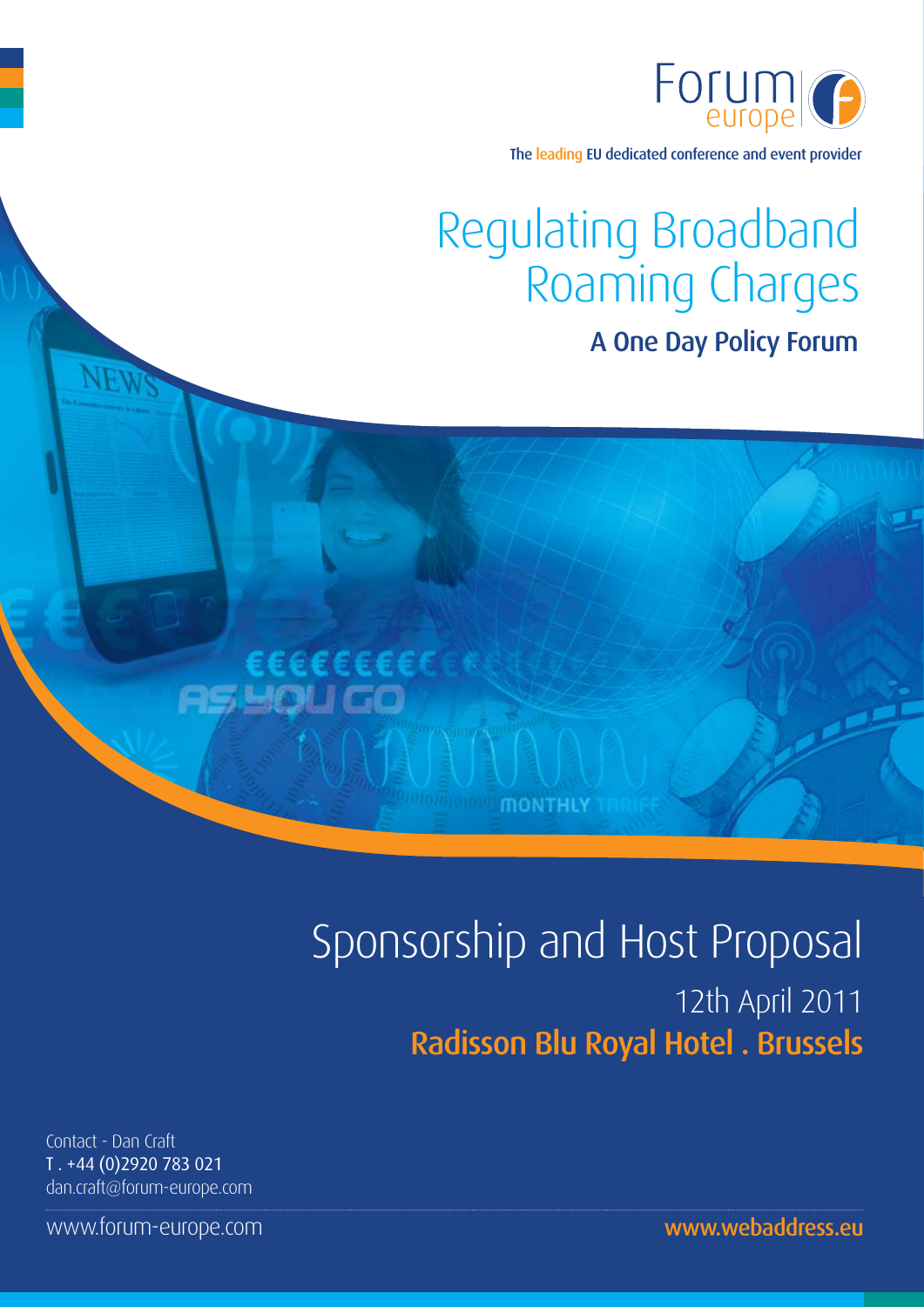12th April 2011 . Radisson Blu Royal Hotel . Brussels

## Contents Page

- P 3 Host Package
- P 4 Sponsored Catering Packages
- P 5 Product Opportunities
- P 7 Sponsorship Reservation Form

PLEASE NOTE: The list of packages described in this brochure are by no means exhaustive and are meant only as a guide to the possible sponsorship and brand building opportunities that are available at this event.

If you have any specific requirements that you feel are not covered by the packages available, then please do not hesitate to get in touch. We are always available to help you identify the options that suit your budget while maximising your value and visibility at the conference, and if necessary, our marketing team can work with you to create innovative sponsorship packages tailored to the exact needs of you and your organisation.

Contact - Dan Craft T . +44 (0)2920 783 021 dan.craft@forum-europe.com

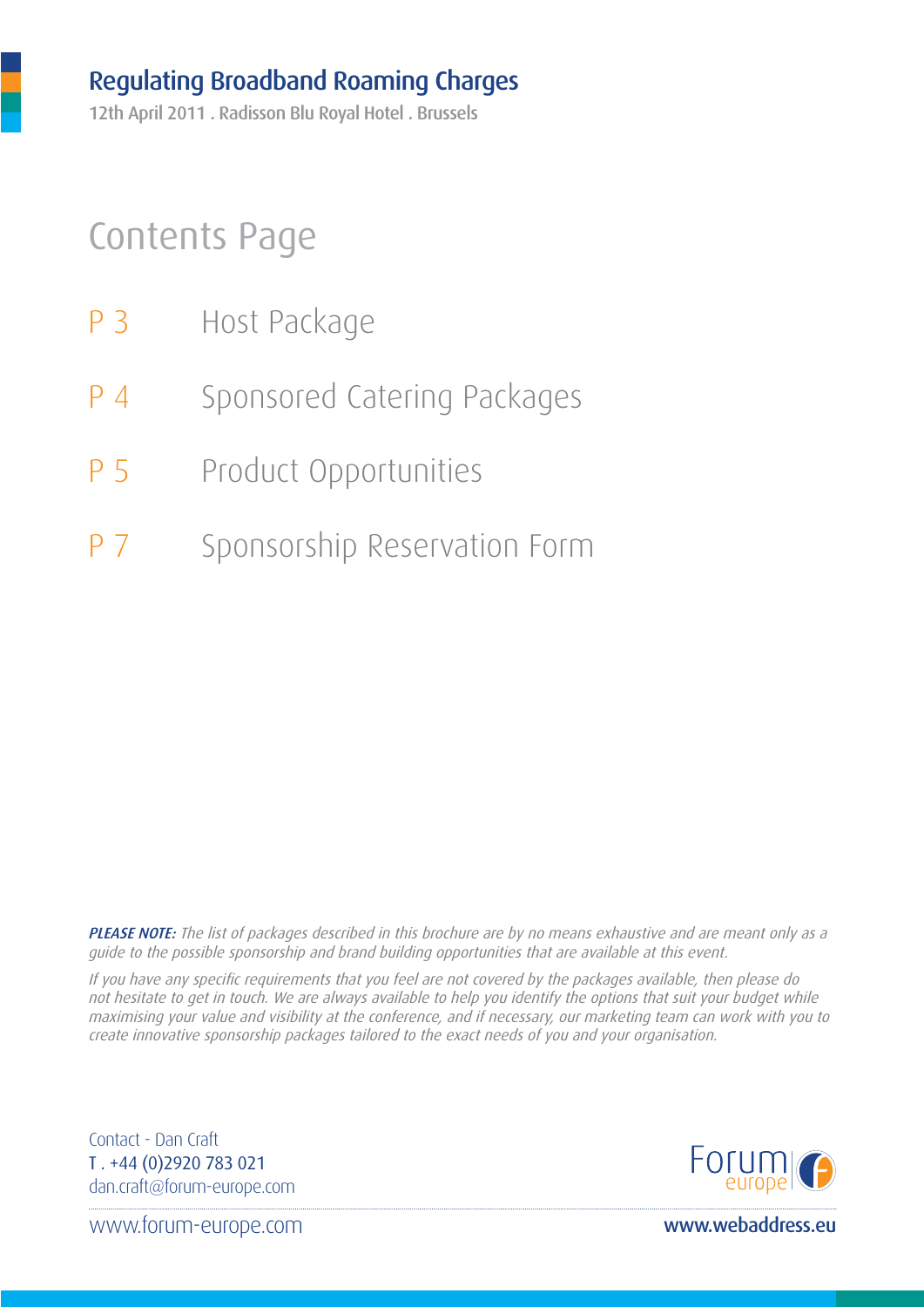12th April 2011 . Radisson Blu Royal Hotel . Brussels

# Host Sponsorship Package

#### Host Package: €5,000 + VAT

Becoming a host of the conference will provide your company with optimal exposure on all marketing material and banners, as well as access to a number of additional benefits that are unique to this package.

- Exclusive speaking position for company representative
- Full page colour advert in conference programme
- 5 complimentary delegate places
- Priority branding on main stage
- Prime location allocated for exhibition space
- Inclusion of company materials in delegate bags
- Recognition as Host sponsor in conference CD-Rom (600 copies distributed) with exclusive ability to submit a conference report for inclusion
- Recognition as Host sponsor in marketing materials and press releases
- Corporate identity on conference website with link to company website
- Recognition as Host sponsor in Forum Europe newsletters



Contact - Dan Craft T . +44 (0)2920 783 021 dan.craft@forum-europe.com

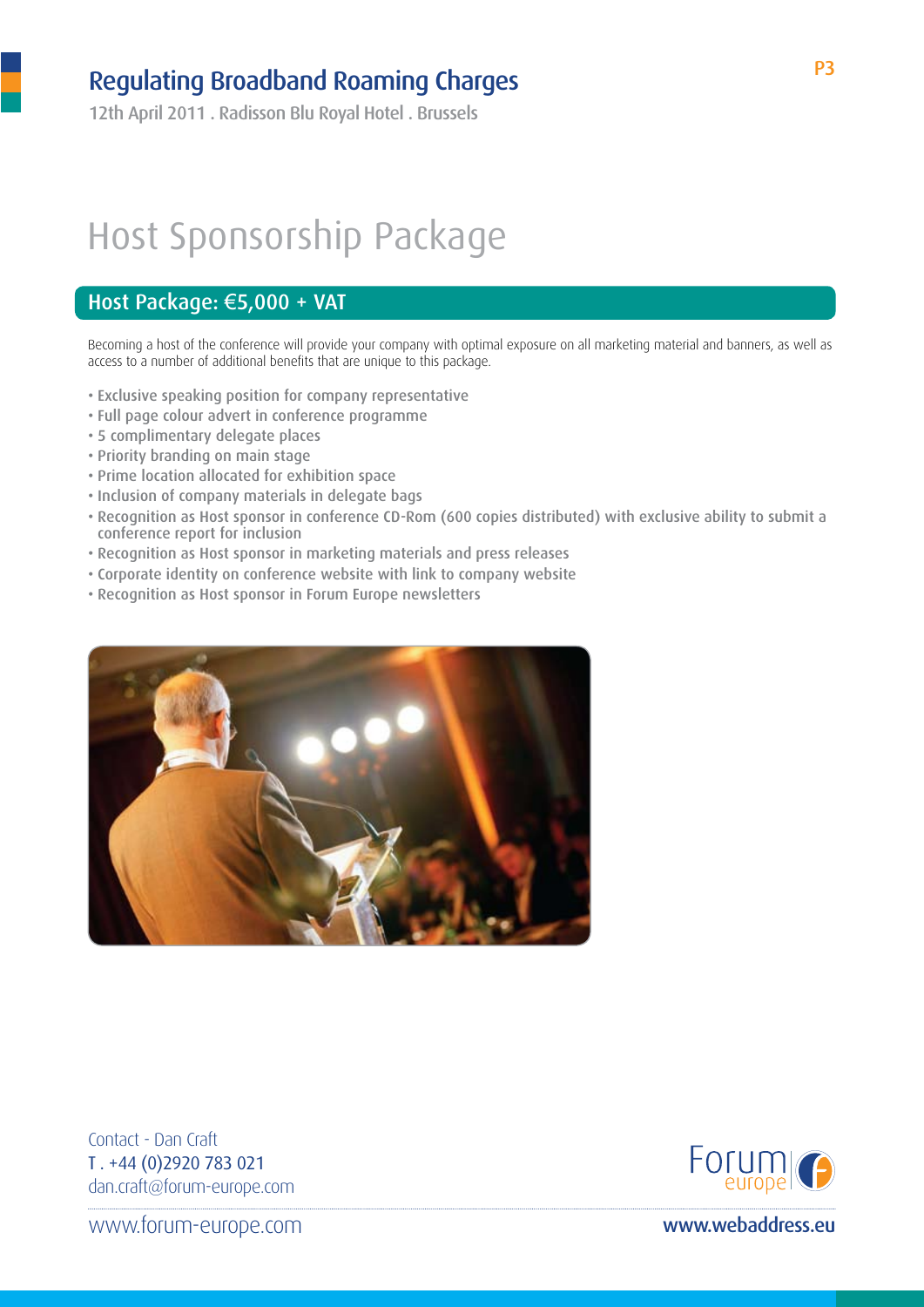12th April 2011 . Radisson Blu Royal Hotel . Brussels

# Catering Packages

#### Exclusive Sponsorship of VIP & Speaker Dinner/Debate: €5,000 + VAT

An exclusive invitation only VIP / Speaker Dinner will be taking place the evening before the main conference. With a maximum of 30 high level participants, the dinner allows for an open and frank exchange amongst policy and decision makers and provides an excellent networking opportunity prior to the main day's proceedings.

- Opportunity for high level representative to 'host' the dinner introduce the high level speaker, and then lead the debate that follows
- Corporate identity included on menu cards
- 3 complimentary places to attend the dinner and the main conference
- Exclusive speaking slot for company representative at main conference
- Full page advert in main conference programme
- Corporate identity on conference website with link to company website

#### Exclusive Sponsorship of Cocktail Reception: €2,250 + VAT

- Exclusive corporate identity displayed on banners at reception venue
- Corporate identity included on invitations and menu cards
- Opportunity to give welcome address (though not compulsory)
- Full page colour advert in programme
- 1 complimentary delegate place
- 5 complimentary places to attend the cocktail reception (not conference)

#### Exclusive Sponsorship of Lunch: €4,000 + VAT

- Corporate identity displayed in dining area during lunch
- Corporate identity included on menu cards
- Opportunity to give luncheon address (though not compulsory)
- Full page colour advert in programme
- 1 complimentary delegate place

In addition to the above benefits, all catering sponsors will also be included in the sponsor section of the event programme, website and report.

We are always available to help you identify the options that suit your budget while maximising your value and visibility at the conference. We have Product Opportunities that can be combined with any of the sponsorship packages or taken individually.

Contact - Dan Craft T . +44 (0)2920 783 021 dan.craft@forum-europe.com

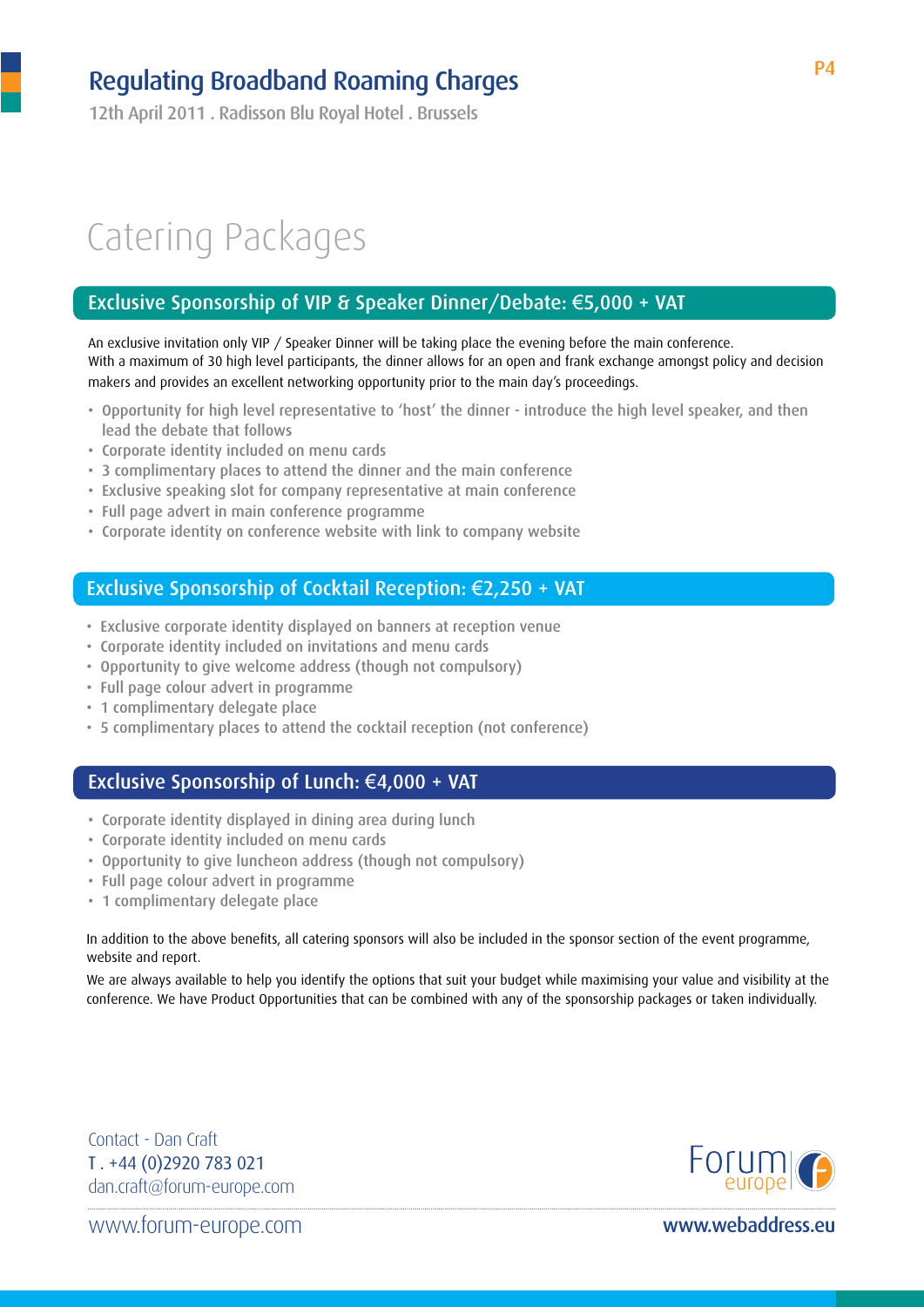12th April 2011 . Radisson Blu Royal Hotel . Brussels

## Product Opportunities

As well as the main Sponsorship Packages, there are also a range of product based branding opportunities available with Forum Europe. These have been chosen specifically for their ease of production and value beyond the event itself. The list below is by no means exhaustive and our marketing team will be happy to work with you to create innovative sponsorship packages tailored to the needs of you and your company.



#### **Sponsored Lanyards**

€1250 + VAT + cost of production Lanyards are distributed to all delegates on arrival at the conference, ensuring high visibility of your brand throughout the event.



#### **Data Sticks** €1250 + VAT + cost of production

In addition to providing a high value branded product to delegates beyond the event, conference proceedings can be loaded onto the sticks prior to the event and distributed to delegates on arrival.



### **Conference Pens and Pads**

 $£1250 + VAT + cost of production$ 

Distributed to all attendees upon arrival, branded pens and pads again offer visibility to you and value to the delegate both during and beyond the event.



#### **Insert in Delegate Packs**  $€500 + VAT$

Product or promotional materials can be included within the delegate packs distributed to each participant upon arrival. A high value option providing detailed company information to all delegates.

Contact - Dan Craft T . +44 (0)2920 783 021 dan.craft@forum-europe.com

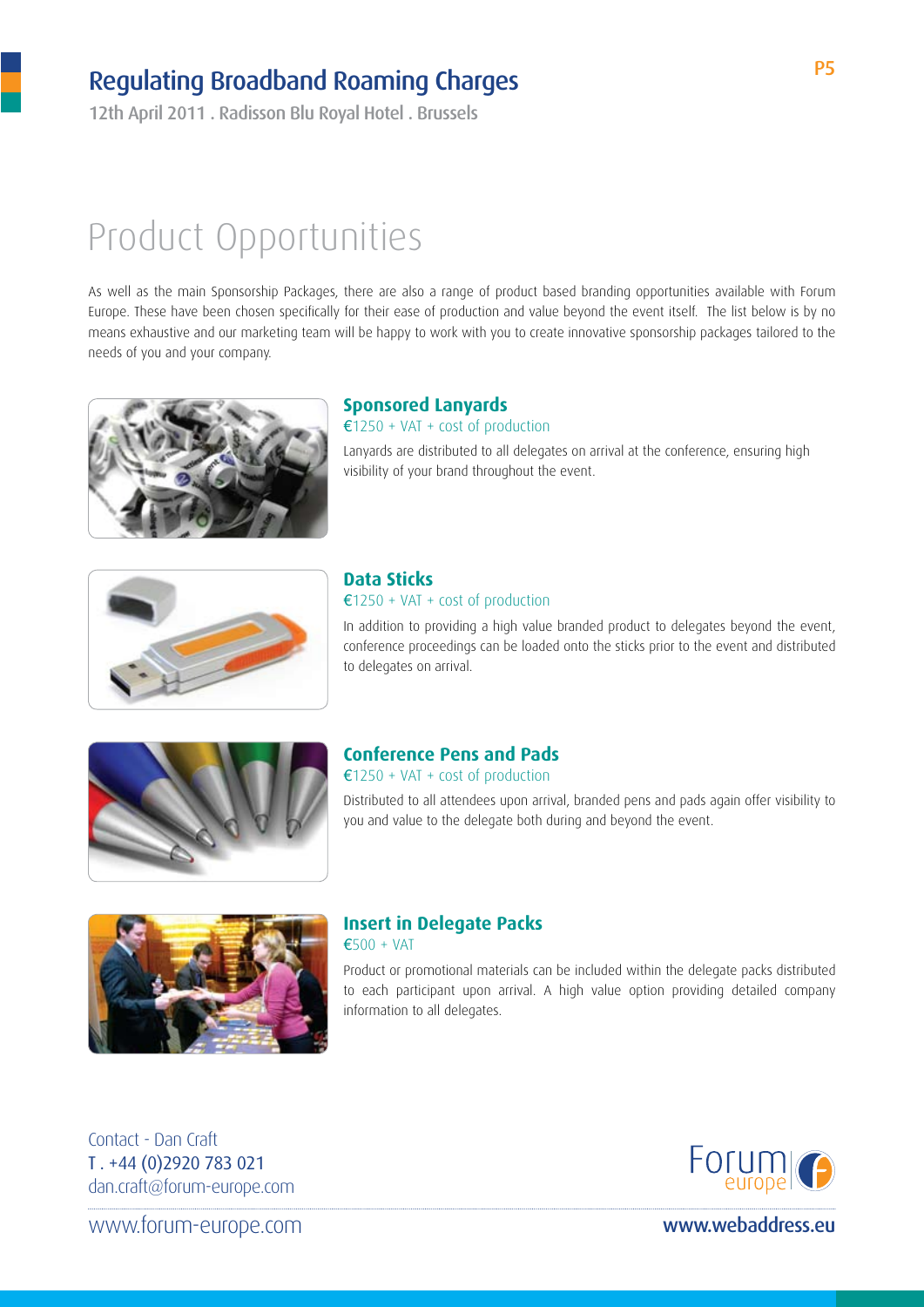12th April 2011 . Radisson Blu Royal Hotel . Brussels

## Product Opportunities



#### **Conference Badges**

€1200 + VAT

All delegates are required to wear their personalised conference badge (attached to the lanyard) on arrival at the venue. Have your company logo on all delegate badges (position as design allows) and remind delegates of your company's input into the conference.



#### **Conference Proceedings** €1245 + VAT

All delegates receive the conference proceedings on high quality CDs, printed with your company's logo and a short advert (either text/PDF or moving image, in which case size must be agreed beforehand).

These are made available, if possible, before the event. However it is best practice to deliver them after the event to all delegates to ensure all the presentations that are available are loaded to the CDs.

These CDs, in addition to being distributed to all delegates as part of the conference package, will also be made available for purchase to non-attendees post event.

This high value option reaches all delegates and is the most valued information and reference point beyond the event itself, this option is only available to selected organisations and it is recommended that you contact Dan Craft to discuss this high value, high exposure option.

**>** The options contained within are negotiable and are listed only as a guide. We look to cater for your individual requirements on a per event basis.

If you wish to discuss any of the information found in this document, please do not hesitate to contact Dan Craft.

We look forward to discussing the positive and high value promotion of your organisation.

#### **Forum Europe**

**2 - 4 Second Floor, High Street Arcade Chambers, Cardiff, CF10 1BE. UK t: +44 (0) 2920 783 028 f: + 44 (0) 2920 668 992 e: dan.craft@forum-europe.com www.spectrummanagement.eu**

Contact - Dan Craft T . +44 (0)2920 783 021 dan.craft@forum-europe.com